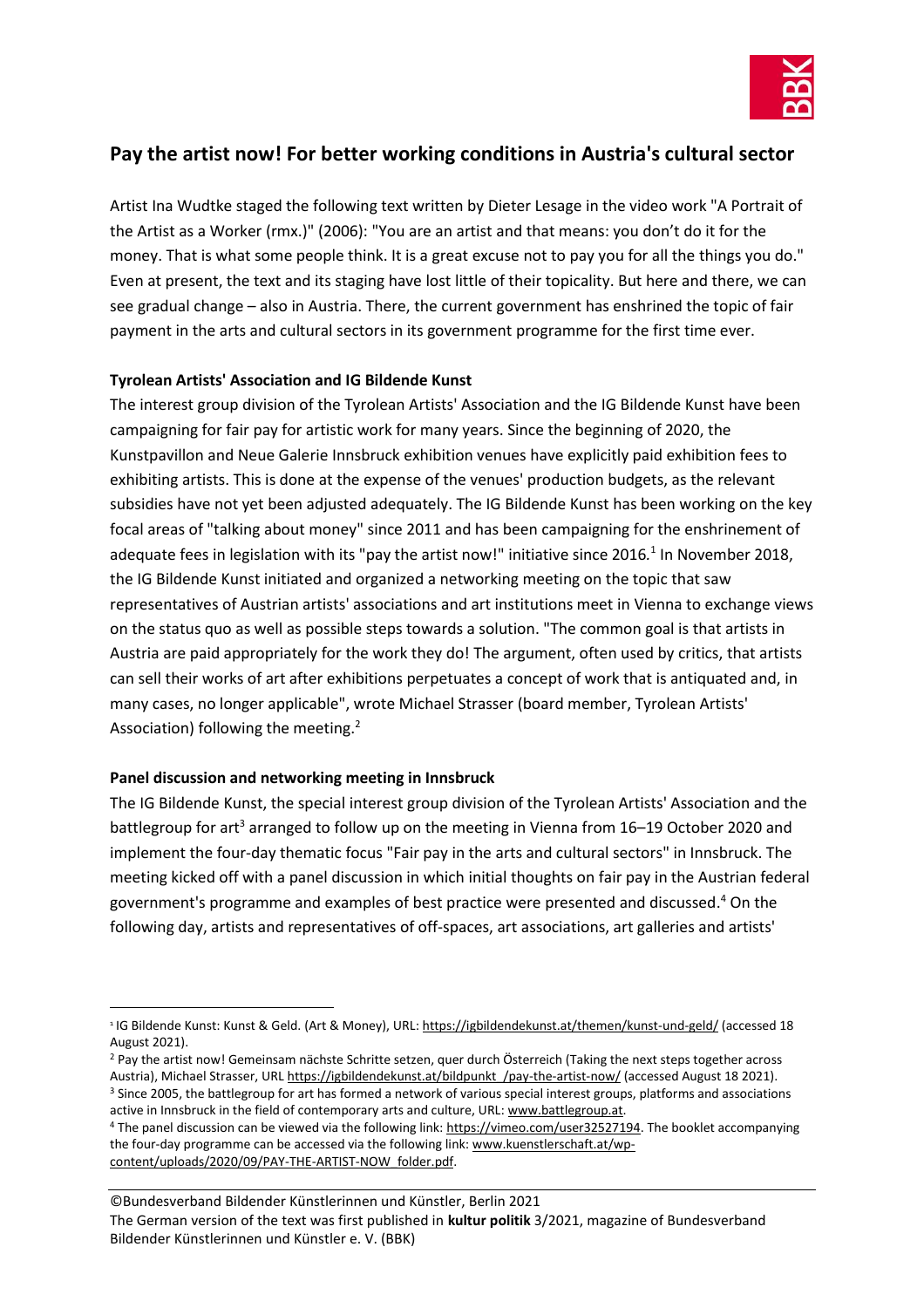

associations came together in person and digitally for another networking meeting. <sup>5</sup> The weekend was financially supported by the Austrian federal government and the city of Innsbruck.

The launch of an initiative aimed at the development of a fair pay strategy for Austria instigated by the responsible State Secretary Andrea Mayer, was publicly announced that same October weekend.<sup>6</sup> As of November 2020, ten invited special interest groups, representatives of the art and cultural division of the federal government and representatives from the nine federal states have been meeting regularly in the Fairness Forum and the Fairness working group to discuss measures to improve the working situation of independent artists and cultural workers in Austria. As an initial move – and following a long-standing demand on the part of the various special interest groups – a systematic survey of the fair pay gap is currently being conducted<sup>7</sup> to determine the difference between the fees and salaries actually being paid and the minimum standards recommended by special interest groups<sup>8</sup>.

### **Guideline and fee recommendation**

As of December 2020, Sheri Avraham, Jannik Franzen (until April 2021), Vasilena Gankovska and Daniela Koweindl on behalf of the IG Bildende Kunst and Petra Poelzl and Michael Strasser on behalf of the Tyrolean Artists' Association (interest group division) have been meeting weekly to formulate recommendations and calculation aids for fair pay in the art and cultural industry based on the outcomes of the aforementioned networking meetings in Vienna and Innsbruck. A guide, a fee schedule and a list of supplementary FAQs<sup>9</sup> have been published, which will now serve as a basis and aid for the systematic survey of the fair pay gap and as a starting point for further discussions with funding bodies. The motto remains: "pay the artist now!". 10

#### **Petra Poelzl**

Artistic Director and Managing Director

[www.kuenstlerschaft.at/kulturpolitik-paytheartistnow/](http://www.kuenstlerschaft.at/kulturpolitik-paytheartistnow/) (accessed 18 August 2021).

<sup>10</sup> Sheri Avraham in: Statements der Verfasser:innen zum Leitfaden für faire Bezahlung in der bildenden Kunst. (Statements by the authors on the Guide to fair pay in the visual arts sector), URL[: https://igbildendekunst.at/themen/we-are-fighting](https://igbildendekunst.at/themen/we-are-fighting-for-fair-pay/)[for-fair-pay/](https://igbildendekunst.at/themen/we-are-fighting-for-fair-pay/) (accessed 18 August 2021).

<sup>5</sup> Strasser, Michael in: If not now: Kulturpolitisches Wochenende in Innsbruck: Pay the artist now! (If not now: Cultural policy weekend in Innsbruck: Pay the artist now!), URL: https://igbildendekunst.at/bildpunkt /if-not-now/ (accessed 18 August 2021).

<sup>6</sup> Press release: Staatssekretärin Mayer startet Fairness-Prozess für bessere Arbeitsbedingungen im Kulturbereich (State Secretary Mayer launches fairness process for better working conditions in the cultural sector), URL:

[https://www.ots.at/presseaussendung/OTS\\_20201016\\_OTS0068/staatssekretaerin-mayer-startet-fairness-prozess-fuer](https://www.ots.at/presseaussendung/OTS_20201016_OTS0068/staatssekretaerin-mayer-startet-fairness-prozess-fuer-bessere-arbeitsbedingungen-im-kulturbereich)[bessere-arbeitsbedingungen-im-kulturbereich](https://www.ots.at/presseaussendung/OTS_20201016_OTS0068/staatssekretaerin-mayer-startet-fairness-prozess-fuer-bessere-arbeitsbedingungen-im-kulturbereich) (accessed August 18 2021).

<sup>7</sup> Fair Pay! Zwischenbilanz zum Forum Fairness (interim results of the Fairness Forum), URL: [www.igkultur.at/artikel/fair](http://www.igkultur.at/artikel/fair-pay-zwischenbilanz-zum-forum-fairness)[pay-zwischenbilanz-zum-forum-fairness](http://www.igkultur.at/artikel/fair-pay-zwischenbilanz-zum-forum-fairness) (accessed 18 August 2021).

<sup>8</sup> On the survey: survey/data collection by the Austrian Gallup Institute entitled "Fair Pay-Gap in der österreichischen Kunstund Kulturbranche" (Fair pay gap in the Austrian arts and cultural industry) (working title), URL:

<https://gallup.warpit.net/warpit2019/survey/index.php?loginSID=bda82618a0a04f9-2213462> (accessed 18 August 2021).

<sup>9</sup> Pay the Artst Now! Empfehlungen und Kalkulationshilfen für faire Bezahlung in der Kunst- und Kulturarbeit (Recommendations and calculation aids for fair pay in the arts and cultural industry), URL: